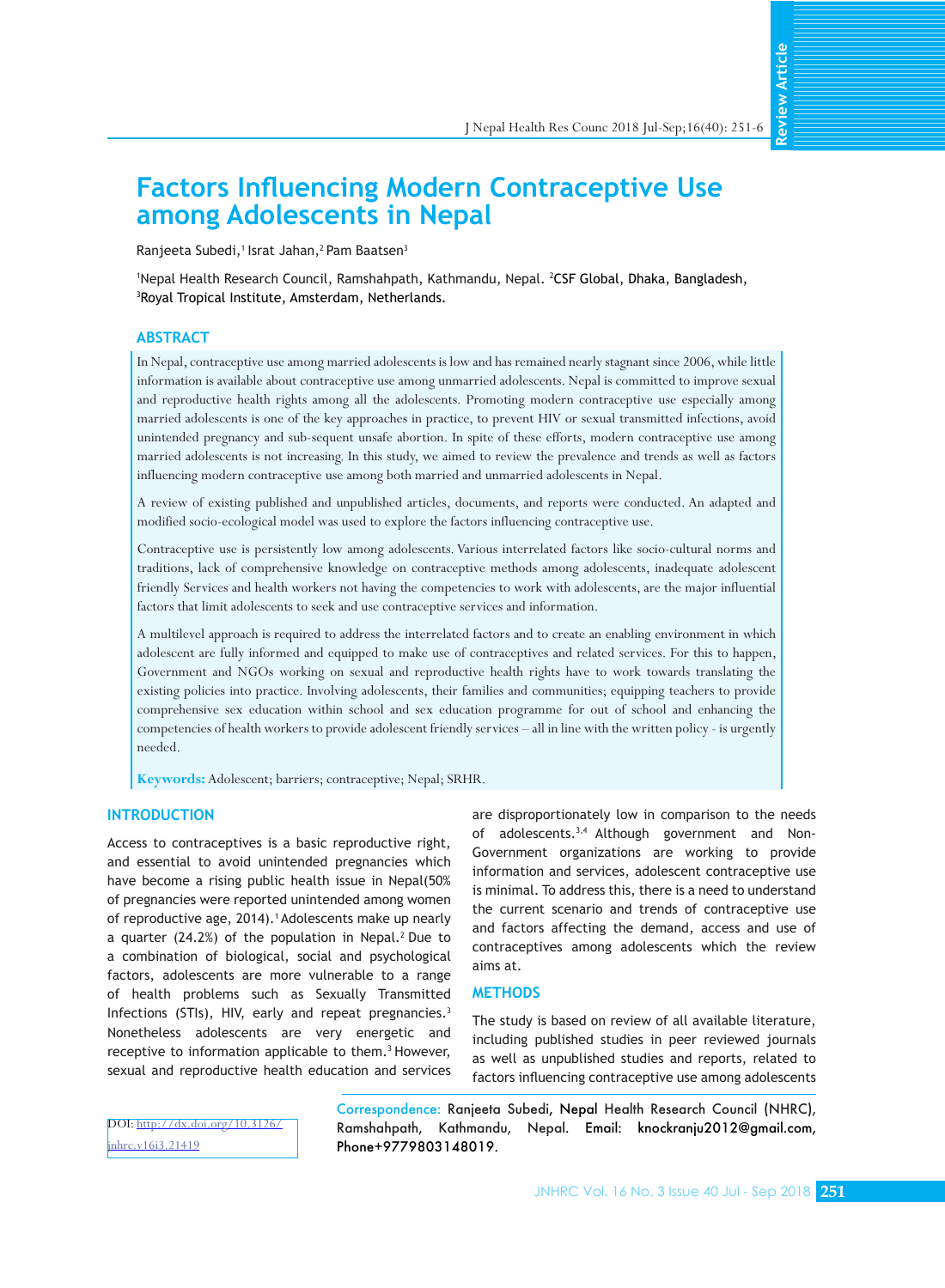## Factors Influencing Modern Contraceptive Use among Adolescents

in Nepal. Google, Google Scholar, Yahoo search, PubMed, Medline, EMBASE, Scopus and the VU e- library are the major search engines and or databases used for the review. Google was used to find various sources like WHO, UNICEF, Guttmacher Institute, Nepal Ministry of Health and Population (MoHP), Nepal Demographic Health Surveys (NDHS), Department of Health Service (DoHS) and Central Bureau of Statistics. From these websites, factual information was collected in addition to policy documents and guidelines. Google Scholar and PubMed were used to find relevant abstracts of peer reviewed articles in different journals. These abstracts were further screened and if relevant, full articles were retrieved. Where problems arose with finding full articles, an additional search was done using the VU e-library and Yahoo search. Bibliographies of peer reviewed articles were also used to search for additional relevant articles. The NDHS from 1996-2016were the major sources for reviewing the pattern and trend of contraceptive use among adolescents.

# **RESULTS AND DISCUSSION**

#### **Prevalence and trends of contraceptive use**

With considerable effort and nationwide campaigns, use of modern contraceptives among the population as a whole has almost doubled in last 20 years in Nepal, though, the overall contraceptive prevalence rate (CPR) among currently married women is still low (43% in 2016).<sup>5</sup>When it comes to currently married female adolescents(aged 15-19 years), the modern CPR is substantially lower (14.5% in 2016)and limited to few methods such as injectable contraceptives- (5.5% in 2016),male condoms (4.4% in 2016), pill (2.2% in 2016), implants (2.1% in 2016) and IUD (0.2% in 2016).<sup>5</sup> Although, the modern CPR among married female adolescents in Nepal has increased by more than three-fold in the last 20 years (4.4% in 1996, 14.5% in 2016), the top preferences have been limited to condoms and injectable contraceptives.5-10 Although the national demographic and health survey (DHS) only presents data for contraceptive use among married female adolescents, in one comparative study of the DHS around the world reported that unmarried adolescents use more modern method of contraceptive and also have more unmet needs of contraceptives than the currently married ones.<sup>11</sup>

Furthermore, since 2009 steep increase in the use of emergency contraceptive Pills (ECPs) among unmarried girls and married women below 25 has become a growing concern in Nepal.12,13 Moreover, following the legalization of abortion and initiation of Comprehensive Abortion Services (CAC) in 2004, 'abortion' has been increasing in Nepal<sup>14</sup> the scenario is no different among young people in Nepal.<sup>12</sup>Therefore, the concern remains if ECs and abortions are been used as alternatives to modern contraceptives in Nepal among many adolescents as quoted by some of the experts working in SRH, doctors, medical shopkeepers in the newspaper.<sup>13</sup> However, there is lack of evidence to support this statement.

## **Factors influencing modern contraceptive use among adolescents**

The literature review shows that the low use of contraceptive use by married and unmarried female adolescents is influenced by many interrelated multilayered factors. Most of these factors are associated with socio-cultural, knowledge and service delivery related barriers.

#### **Socio economic factors**

Modern contraceptive use among adolescents has been found to be influenced by several socio-economic factors such as their formal educational level, economic status, religion and marital status.

In Nepal, education in general is found to have a positive impact on contraceptive use among adolescents as shown by the fact that condom use by the young men between 15-24 years with education 10 class or above is ten times higher than young men without formal education  $(53.7\% \text{ vs. } 5.3\%).$ <sup>15</sup> Similarly, NDHS 2011 also showed that young people (15-24years) without formal education were found six times more likely to have sexual intercourse by age of 18 than those with formal education.<sup>6</sup> The wealth of the family has not shown to have an influential impact on the use of contraceptive.<sup>5,6</sup> Even though, in order to avoid constrain of wealth in affording contraceptive, government of Nepal has made the contraceptive methods available free of cost.

Furthermore, evidence indicates that individual religion or beliefs and marital status influence their sexual behaviour.<sup>16,17</sup> The scenario is no different in Nepal.Adolescent boys who follow Hindu religion were reported nearly three times (odds ratio=2.5) more likely to involve in premarital sex than who believe in other religions.<sup>18</sup> Moreover, in Nepal, 23.1% female adolescents aged 15-19yrs get married.<sup>19</sup> With the norm of proving fertility soon after marriage due to societal and familial pressure, it is not surprising that the CPR is low among married female adolescents.<sup>5</sup> Although, as result of rapid urbanization and improved education, early marriages are now in a declining trend. However, delay in marriage might have caused an increasing trend of male adolescents getting involved in premarital sexual activities in Nepal.<sup>4</sup> Although the policy does not discriminate between married and unmarried adolescents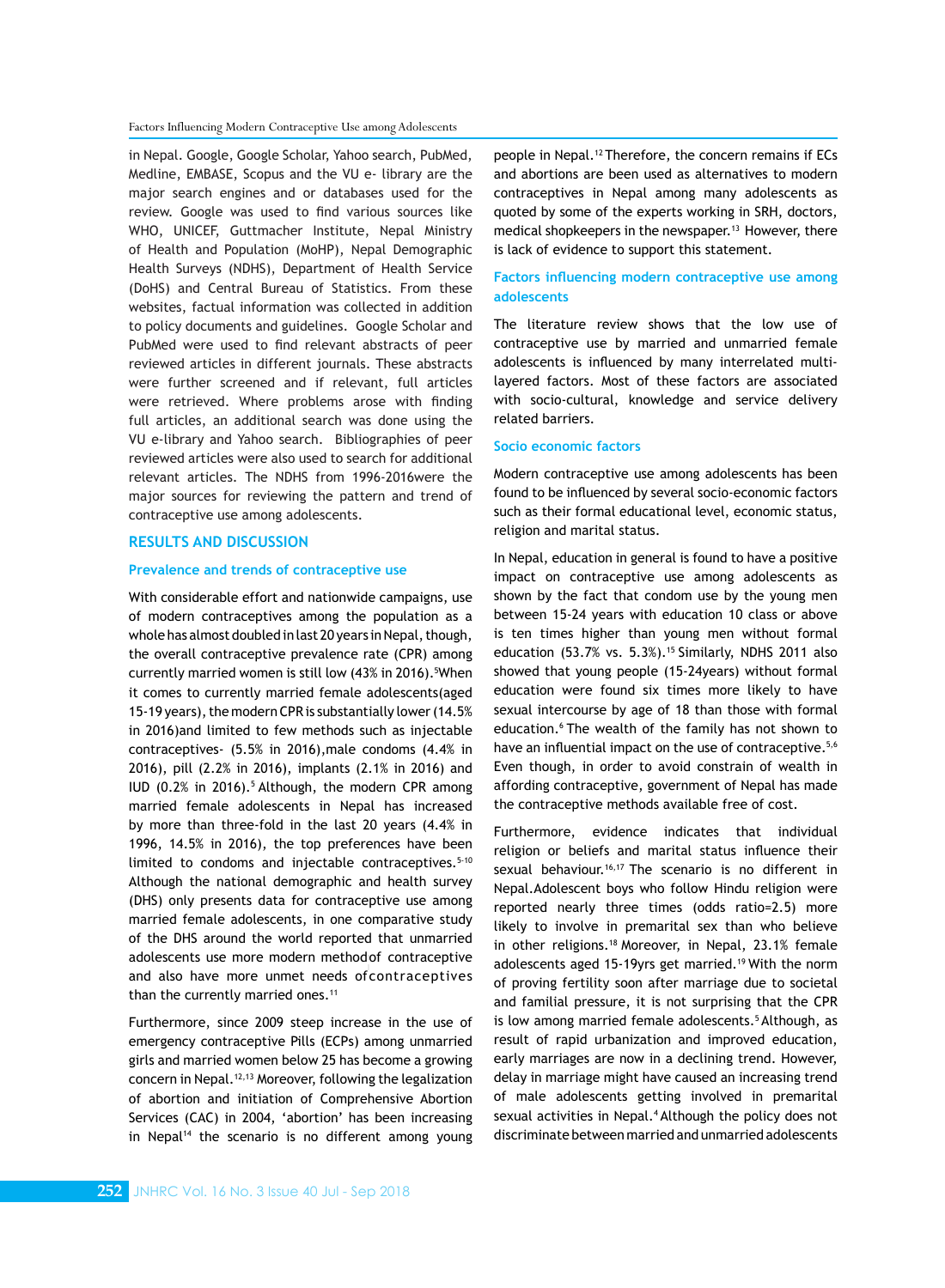in relation to contraceptive service provision, the strong restrictive cultural norm of premarital sex,<sup>18</sup> prevents adolescents from seeking modern contraceptives in fear of exposure, shame and embarrassment.<sup>20</sup>

## **Cultural and traditional norms**

Evidence indicates that deeply rooted socio-cultural norms and beliefs cross-cut different interlinked factors and influence contraceptive use among adolescents. With the restrictive cultural norms around sexuality and fear of promoting premarital sex, family members and other adults i.e. teachers rarely discuss issues like puberty, changes in the body, sex, and contraceptives with adolescents specially those who are unmarried.<sup>21-23</sup> These issues are often considered as matter of privacy. Although, discussing sexual reproductive health issues with family members specially parents early on during adolescents has been found effective in delaying sexual debut and promoting safer sex practice using contraceptives.22,24 However, the culturally rooted stigma and embarrassment around it make adolescents unwilling to discuss SRH issues with their family members, friends of opposite sex and even sexual partners.<sup>25</sup> Furthermore, the stigma and fear of getting recognized and spreading the information regarding sexual behaviour to the family members and relatives prevents adolescents specially those living in rural areas from seeking consultation and support regarding SRH and modern contraceptive use (i.e. condoms) from local shopkeepers and health care providers.<sup>25</sup> In one study, it was also reported that young people turn to peers for consultation regarding SRH first.<sup>25</sup> Evidence also suggest significant role of peers in adolescent's knowledge, attitude and specially practice regarding SRH and contraceptives.<sup>18,26,27</sup>

Even in marriage, culturally men are founddominant in making decisions regarding contraceptive use in Nepal, $28$  which might be consistent for adolescents as well. Although, in different studies, women's autonomy and spousal communication about FP has been found beneficial in increasing contraceptives use despite other inhibiting factors.<sup>29,30</sup> However, the cultural norms are hindering adequate use of modern contraceptive among married and unmarried adolescent in Nepal. To overcome such barriers, there is a persistent need to address the indigenous traditional norms. Community sensitization, use of information, education, and communication (IEC) materials and behaviour change communication (BCC) at the local level could have an effective role in addressing these issues to some extent.31,32

## **Knowledge and perceptions**

Improving knowledge level regarding modern contraceptive methods and related services along with

increasing self-efficacy or empowerment has been recommended as an opportunity to assist adolescents in making better decision regarding FP and contraceptive use.<sup>33</sup>However, in Nepal, adolescents irrespective of their marital status, do not possess comprehensive knowledge regarding efficacy, side effects, source, use and available SRH services<sup>33-35</sup> Moreover, knowledge by itself is not sufficient to translate this into practice.  $36,37$ Misconceptions regarding use and side effects of different modern contraceptive has resulted in poor practice of modern contraceptives among adolescents in Nepal, and this finding is consistent for both married and unmarried ones.<sup>31,33</sup> Adolescents receive most of the information regarding SRH and contraceptive use from media targeted at the general population, $25,38$  also from peers and other informal sources.<sup>39,40</sup> Educational institution could play a good role here in providing basic SRH information. However, in reality, inadequate education and teaching approaches in educational institutions is one of the major obstacles for ensuring adolescents obtain comprehensive SRHR information from formal sources. $22,41$  Although, the comprehensive sexuality education (CSE) has already been integrated in the curriculum of lower secondary and secondary level in Nepal, a recent study showed notable gaps in delivering the key messages due to insufficient trained teachers for CSE implementation.<sup>42</sup> The negligence, inadequate training, along with cultural belief shaped by traditional norms makes the educators reluctant and judgmental to provide information.<sup>23</sup>Disregarding the knowledge level, adolescent's individual perception also influences their practice of contraceptive use and having sex. Studies have revealed that use of modern contraceptive is often considered as indication of having sexually transmitted disease or being unfaithful to the partner among adolescents.<sup>43,44</sup> Moreover, the perceived benefit of alcohol and drug abuse in reducing fear of rejection or diseases or enhancing sexual pleasure also found to influence adolescents attitude and practice toward modern contraceptive use in Nepal. 4,23,45,46

All these signify the need of providing comprehensive sexuality education with special focus on adolescents. To overcome these barriers and equip adolescents with the necessary knowledge and skills to better protect themselves, multi-level interventions are required. Coordination between Ministry of Health and Ministry of Education to revise the existing curriculum and introducing sex education and other school-based SRH program earlier than the secondary level could play an effective role here. Involving peer educators to raise awareness and change attitudes towards appropriate contraceptive use among adolescents has been previously found beneficial in different interventions in Nepal.<sup>31</sup>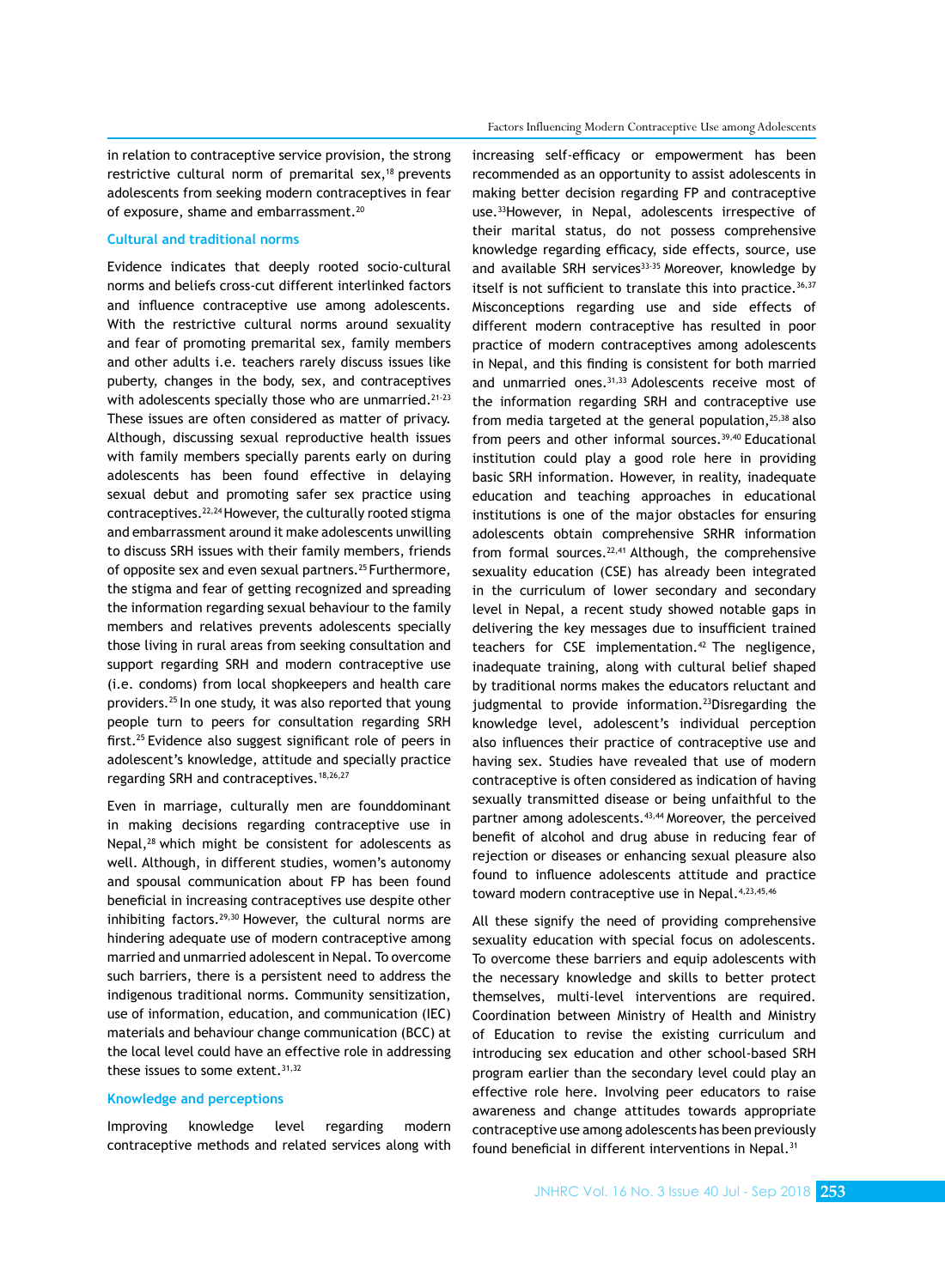Factors Influencing Modern Contraceptive Use among Adolescents

## **Service delivery**

Availability and accessibility of modern contraceptives influence the utilization of SRH services by the adolescents. Although, government facilities supply 70% of the contraceptives used in the country.<sup>5</sup> However,these health facilities were also not reported adolescent friendly(i.e. confidentiality, service provider's behaviour) in studies conducted among adolescents in Nepal.<sup>25</sup> Even though, the contraceptives are provided free of cost in public facilities, only 51 % of currently married adolescent (15-19yrs) female seek contraceptives from governmental sources.<sup>15</sup> Although the national Adolescent Sexual Reproductive Health (ASRH) program initiated by the Adolescent Friendly Services (AFS), has made an effort to make the services more available for adolescents in 63 districts of Nepal, however, this is not entirely successful. This is because many of the adolescents are not aware that such services exist, in addition, there are issues also with the quality of the services due to staffing issues as well as guidelines not being followed.<sup>35,47</sup> Moreover, the judgemental attitude and reluctance of health service providers make it more difficult for adolescents to seek these services.<sup>4,40</sup> The perceived embarrassment of asking services from opposite gender as well as the discomfort of health care providers in discussing SRH issues among adolescents especially unmarried ones have also been identified as the barriers in accessing and utilizing these services.4,25,35,40

In addition, the service hours, distance, and location of the service centreswere the perceived challenges in getting services by the adolescents.<sup>35</sup>

Multi-level initiatives have been taken to improve this situation. Major initiatives mostly focus on enhancing counselling, awareness raising, advocacy, increasing availability of youth friendly SRH services including FP, contraceptive marketing, safe abortion, and capacity building through training.<sup>2,4,38,41,49-52</sup> However, they are in very initial stage. Furthermore, these programmes are available mostly in urban areas, $25$  which only covers less than one fourth (16.1%) of the adolescents.<sup>19</sup>

# **CONCLUSIONS**

Although the adolescent health strategy addressing the contraceptive needs, and guidelines developed by MoH are in place, it is not well implemented. Moreover, the arrangement of the facilities, lack of assurance of adolescent's privacy and confidentiality makes them avoiding seeking contraceptives. Evidence from other LMICs indicates, multi-level approach is required to promote contraceptive use and bring positive concept of sexuality among adolescents. Interventions to

mobilize peer educators, health workers, parents of the adolescents and local community members; empower women in negotiation and decision-making skills, male involvement in different FP projects have been found effective previously. All these evidences should be kept under consideration while planning intervention focusing modern contraceptive use among adolescents in Nepal.

## **ACKNOWLEDGEMENTS**

My sincere thankfulness goes to the people and Government of the Netherlands for the Nuffic scholarship that have provided me opportunity to develop my career.

I would like to thank Royal Tropical Institute, Course Director, Course Coordinators, Facilitators and all the staffs of KIT for their ongoing support, inspiration and guidance.

I am very grateful to my thesis backstopper Ankie Broek, who continuously provided me guidance, encouragement and valuable support throughout the thesis. I truly appreciate your tremendous instructions that have made my thesis successful and helped me to learn many things.

# **REFERENCES**

- 1. Puri, M., Singh, S., Sundaram, A., Hussain, R., Tamang, A., & Crowell, M. Abortion Incidence and Unintended Pregnancy in Nepal. Int Perspect Sex Reprod Health. 2016. 42(4), 197–209[.\[Full Text\]](https://www.ncbi.nlm.nih.gov/pmc/articles/PMC5568822/pdf/nihms863971.pdf)
- 2. Government of Nepal, National Planning Commission Secretariate, Central Bureau of Statistics. Population Monograph of Nepal Vol I Population Dynamics. Ramshahpath, Kathmandu, Nepal:Central Bureau of Statistics; 2014.ISBN 978-9937-2-8971-9. [\[Full Text\]](http://cbs.gov.np/image/data/Population/Population%20Monograph%20of%20Nepal%202014/Population%20Monograph%20of%20Nepal%202014%20Volume%20I%20FinalPrintReady1.pdf)
- 3. Family Health Division, Department of Health Service, Ministry of Health. National Adolescent Health and Development Startegy. Nepal. Ministry of Health; 2000. 1p.[\[Full Text\]](http://www.mohp.gov.np/app/webroot/upload/files/Adolescent%20Health%20Strategy.pdf)
- 4. Regmi P, Simkhada P, Van Teijlingen ER. Sexual and reproductive health status among young people in Nepal: opportunities and barriers for sexual health education and services utilization. Kathmandu Univ Med J. 2008;6(22):248–56.[\[Full Text\]](http://eprints.bournemouth.ac.uk/10147/1/KMUJ_Pramod_Sex_Reproductive_2008.pdf)
- 5. Ministry of Health, Nepal; New ERA; and ICF. 2017. Nepal Demographic and Health Survey 2016: Key Indicators. Kathmandu, Nepal: Ministry of Health, Nepal.[\[Full Text\]](https://www.dhsprogram.com/pubs/pdf/fr336/fr336.pdf)
- 6. Ministry of Health and Population (MOHP) [Nepal], New ERA, and ICF International Inc. Nepal Demographic and Health Survey 2011. Kathmandu, Nepal: Ministry of Health and Population, New ERA, and ICF International, Calverton, Maryland;2012. [\[Full Text\]](https://dhsprogram.com/pubs/pdf/FR257/FR257%5b13April2012%5d.pdf)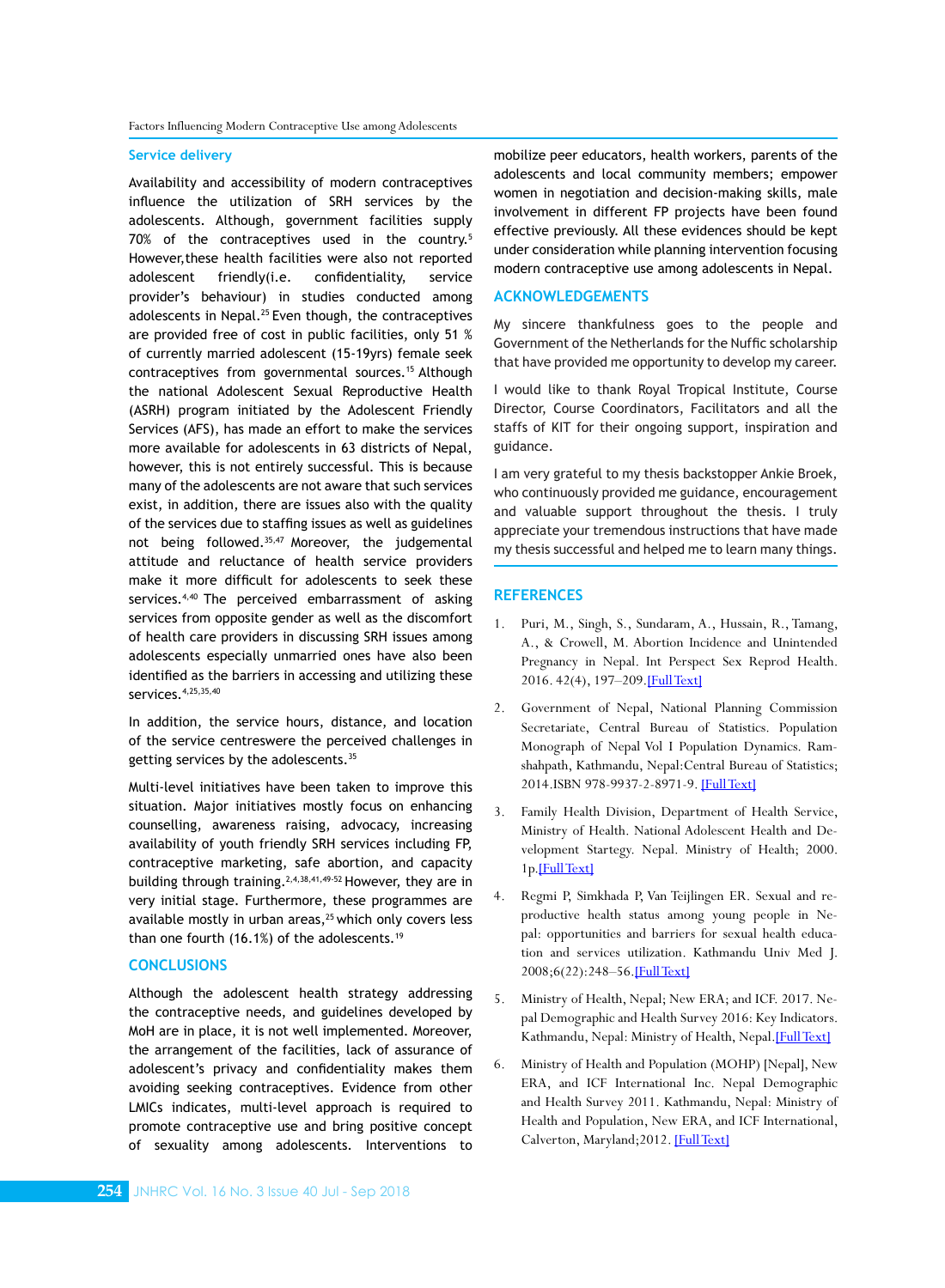- 7. Central Bureau of Statistics, 2015. Nepal Multiple Indicator Cluster Survey 2014, Final Report.Kathmandu, Nepal: Central Bureau of Statistics and UNICEF Nepal. [Full Text]
- 8. Pradhan A, Aryal RH, Regmi G, Ban B, Govindasamy P. 1997. Nepal Family Health Survey 1996. Kathmandu, Nepal and Calverton, Maryland: Ministry of Health [Nepal], New ERA, and Macro International Inc. [\[Full Text\]](https://dhsprogram.com/pubs/pdf/fr78/fr78.pdf)
- 9. Ministry of Health [Nepal], New ERA,ORC Macro. 2002. Nepal Demographic and Health Survey 2001. Calverton, Maryland, USA: Family Health Division, Ministry of Health; New ERA; and ORC Macro.[\[Full Text\]](https://dhsprogram.com/pubs/pdf/fr132/fr132.pdf)
- 10. Ministry of Health and Population (MOHP) [Nepal], New ERA, and Macro International Inc. 2007. Nepal Demographic and Health Survey 2006. Kathmandu, Nepal: Ministry of Health and Population, New ERA, and Macro International Inc[.\[Full Text\]](https://dhsprogram.com/pubs/pdf/FR191/FR191.pdf)
- 11. Khan, Shane, Mishra V. Youth Reproductive and Sexual Health. DHS Comparative Reports No. 19. Calverton, Maryland, USA: Macro International Inc. 2008 August. 87p. [\[Full Text\]](https://dhsprogram.com/pubs/pdf/cr19/cr19.pdf)
- 12. Thapa S. A new wave in the quiet revolution in contraceptive use in Nepal : the rise of emergency contraception. Reproductive Health; 2016;13:49.[\[Full Text\]](https://www.ncbi.nlm.nih.gov/pmc/articles/PMC4855319/pdf/12978_2016_Article_155.pdf)
- 13. Usha KC. Nepalese Teen Girls Endanger Their Health Through Overuse of Morning-After Pill [Internet]. Global Press Journal (Weekend edition). 2014 June 4. [Link]
- 14. Shrestha DR, Shrestha A, Ghimire J. Emerging Challenges in Family Planning Programme in Nepal. J Nepal Health Res Council. 2012;10(21):108–12.[\[PubMed\]](https://www.ncbi.nlm.nih.gov/pubmed/23034371)
- 15. Khatiwada N., Silwal P.R., Bhadra R.,Tamang T.M. Sexual and Reproductive Health of Adolescents and Youth In Nepal: Trends and Determinants: Further analysis of the 2011 Nepal Demographic and Health Survey. Calverton, Maryland, USA: Nepal Ministry of Health and Population, New ERA, and ICF International.2013 March. p.1-33. [\[Full Text\]](https://dhsprogram.com/pubs/pdf/FA76/FA76.pdf)
- 16. Srikanthan A, Reid RL. Religious and Cultural Influences on Contraception. J Obstet Gynaecol Can. 2008;30(2):129–37. [\[PubMed\]](https://www.ncbi.nlm.nih.gov/pubmed/?term=Srikanthan+A%2C+Reid+RL.+Religious+and+Cultural+Influences+on+Contraception.+Journal+of+Obstetrics+and+Gynaecology+Canada+2008+Feb%3B30(2)%3A129�37.)
- 17. Shah NA, Nisar N, Qadri MH. Awareness and pattern of utilizing family planning services among women attending Urban Health Care Center Azizabad Sukkur. Pak J Med Sci 2008;24(4): 550-5.[\[Full Text\]](https://www.pjms.com.pk/issues/julsep08/pdf/awareness.pdf)
- 18. Adhikari R, Tamang J. Premarital Sexual Behavior among male college students of Kathmandu, Nepal. BMC Public health. 2009.15;9:1-9. [\[Full Text\]](https://www.ncbi.nlm.nih.gov/pmc/articles/PMC2717085/pdf/1471-2458-9-241.pdf)
- 19. Government of Nepal, National Planning Commission Secretariate, Central Bureau of Statistics. Population

Monograph of Nepal Vol II Social Demography. Ramshahpath, Kathmandu, Nepal:Central Bureau of Statistics; 2014.ISBN 978-9937-2-8972-6[\[Full Text\]](http://cbs.gov.np/image/data/Population/Population%20Monograph%20of%20Nepal%202014/Population%20Monograph%20V02.pdf)

- 20. Sexton M, Petroni S, Kanesathasan A, Edmeades J, Warner A, Stoebenau K, et al. Understanding the Adolescent Family Planning Evidence Base. International Centre for Research on Women (ICRW). 2014, July:1-68[.\[Link\]](https://www.popline.org/node/624039)
- 21. Acharya DR, Van Teijlingen ER, Simkhada P. Opportunities and challenges in school-based sex and sexual health education in Nepal. Kathmandu Univ Med J. 2009;7(28):445– 53.[\[Link\]](https://www.ncbi.nlm.nih.gov/pubmed/?term=Opportunities+and+challenges+in+school-based+sex+and+sexual+health+education+in+Nepal)
- 22. Simkhada PP, Acharya DR, Schildbach E, Silwal PR, Teijlingen ER, Shresthe J, Pandey PL. Sexual and Reproductive Health of Adolescents in Rural Nepal: Knowledge, Attitudes and Behaviour. Nepal Population Journal 2012; 17(16):1-835. [\[Full Text\]](http://eprints.bournemouth.ac.uk/20609/3/Simkhada%20et%20al%20GFA%20study%202012%20%20PAN.pdf)
- 23. Pokharel S, Kulczycki A, Shakya S. School-Based Sex Education in Western Nepal: Uncomfortable for Both Teachers and Students. Reprod Health Matters. 2006;14(28):156– 61.[\[Full Text\]](https://www.tandfonline.com/doi/full/10.1016/S0968-8080(06)28255-7)
- 24. Palatnik A, Seidman DS. Survey of opinions of mothers and teenage daughters on sexual behavior and contraception : descriptive study and literature review. Int J Wom-en's Health. 2012;4:265-70[.\[Full Text\]](https://www.ncbi.nlm.nih.gov/pmc/articles/PMC3393135/pdf/ijwh-4-265.pdf)
- 25. Regmi PR, Teijlingen E Van, Simkhada P, Acharya DR. Barriers to Sexual Health Services for Young People in Nepal. J Health Popul Nutr. 2010;28(6):619–27[.\[Full Text\]](https://www.ncbi.nlm.nih.gov/pmc/articles/PMC2995031/pdf/jhpn0028-0619.pdf)
- 26. Puri M. Sexual Risk Behaviour and Risk Perception of Unwanted Pregnancy and Sexually Transmitted Infection among Young Factory Workers in Nepal.Centre for Research on Environment Health and Population Activities (CREPHA). 2002 April;1-68[.\[Link\]](http://library.nhrc.gov.np:8080/nhrc/handle/123456789/329)
- 27. Ali MM, Amialchuk A, Dwyer DS. Social Network Effects in Contraceptive Behavior among Adolescents. J Dev Behav Pediatr. 2011; 32(8): 563-71. doi: 10.1097/ DBP.0b013e318231cf03.[\[Link\]](https://www.ncbi.nlm.nih.gov/pubmed/21918469)
- 28. Francoeur RT, Noonan RJ. The Continuum complete International Encyclopedia of Sexuality: Updated with more countries [Internet]. 2006 [cited 2016 August 3]. [\[Full](https://kinseyinstitute.org/pdf/ccies-nepal.pdf)  **Text**
- 29. Najafi-sharjabad F, Zainiyah S, Yahya S, Rahman HA, Hanafiah M. Barriers of Modern Contraceptive Practices among Asian Women : A Mini Literature Review. Global J Health Sci. 2013;5(5):181–92. doi:10.5539/gjhs.v5n5p181[.\[Full](https://www.ncbi.nlm.nih.gov/pmc/articles/PMC4776867/pdf/GJHS-5-181.pdf)  [Text\]](https://www.ncbi.nlm.nih.gov/pmc/articles/PMC4776867/pdf/GJHS-5-181.pdf)
- 30. Oyedokun Amos O. Determinants of contraceptive usage: Lesson from Women in Osun State, Nigeria. Journal of Humanities and Social Science. 2007;1(2):1–14.